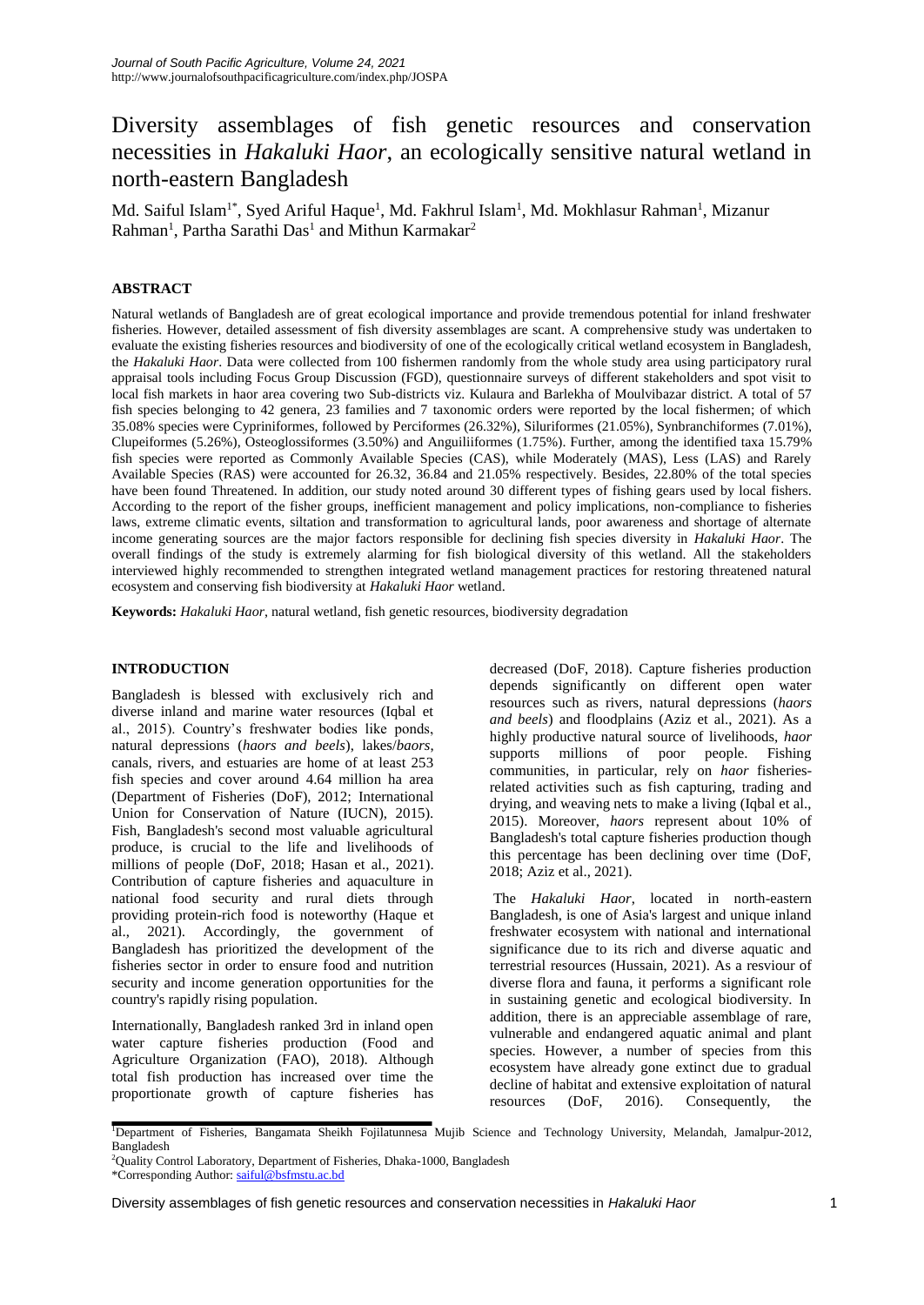Government of the Bangladesh declared *Hakaluki Haor* as an Ecologically Critical Area in 1999. Unfortunately, once a source of plentiful aquatic resources covered with swamp forest (Choudhury et al., 2005) is now becoming a fast-degraded landscape (Iqbal et al., 2015). Many of the *beels* in the *haor*  ecosystem have been severely degraded and are no longer capable of serving as mother fisheries. An early study in 2005 reported about 100 fish species, with one-third of them being endangered (Choudhury et al., 2005). By 2009, this number had dropped to 75, indicating a clear loss of fish species diversity in *Hakaluki Haor* (Roy & Sharif, 2009). Fish species composition might be affected by a number of factors, including habitat destruction due to agricultural intensification, urbanization, environmental intensification, urbanization, degradation and resource overexploitation (Belton et al., 2011).

All of these findings point to the importance of conducting extensive water body specific biodiversity studies in order to assess its current state and ensure its longterm management (Imteazzaman & Galib, 2013). Although numerous researches on fish biodiversity have been performed around the world (Goswami et al., 2012; Shinde et al., 2009a, b; Raghavan et al., 2008); however the number of such studies in Bangladesh is considerably lower (Galib et al., 2009; Mohsin et al., 2009; Rahman et al., 2016).

Again, development of database is a pre-requisite for preparation of detailed fish inventory. Furthermore, in order to preserve biodiversity in a given area, we need to understand the fish assemblage. Therefore, the present study aims to carry out the fish assemblage description of the *Hakaluki Haor* and the factors responsible for these changes.

## **MATERIALS AND METHODS**

## **Profile of the study area**

The *Hakaluki Haor*, an intricate ecosystem, is consists of more than 238 inter-connecting beels or Jalmohals and located in the North-East part of Bangladesh, between latitude  $24^{\circ}35'$  N to  $24^{\circ}45'$  N and longitude  $92^{\circ}00'$  E to  $92^{\circ}08'$  E (DoF, 2016). The haor extends over 18,000 ha during the rainy season (IUCN, 2004); however, the total area of *beels* shrinks to approximately 4600 ha in dry season and remains underwater for up to five to six months (Iqbal et al., 2015). Administratively it lies in five Upazila (subdistricts) of Sylhet and Moulvibazar district– the Fenchuganj and Golapganj from Sylhet and the Barlekha, Juri, and Kulaura from Moulvibazar (IUCN, 2004; Rahman et al. 2016). This study was conducted in two Upazilas of Moulvibazar district viz. Kulaura and Barlekha Shown in Figure 1.



**Figure 1.** Map showing Moulvibazar district with Kulaura and Barlekha Upazila **(A)** and *Hakaluki Haor* in dry and wet season **(B)** (IWM 2020)

## **Data collection and survey methodology**

For collection of data in *Hakaluki Haor* areas, the survey was carried out in aforementioned upazila's from  $15<sup>th</sup>$  February to  $30<sup>th</sup>$  April, 2021. Data were collected from 100 fishermen and other stakeholders using participatory rural appraisal tools including Focus Group Discussion (FGD), direct interviews of different stakeholders viz. Key Informant Interview (KII), Personal Interview (PI) and spot visit to fish landing centers. Public consultation and interviews

were made using several sets of pre-structured and pre-tested questionnaires. Fishermen were randomly selected to generate information related to fish species diversity. Total 5 FGDs, each composed of 20 fishermen, were carried out within the study site. Again, Personal Interviews (PIs) were conducted among alit person (i.e. local inhabitants) and fish traders at landing centers and local markets. Total 10 alites and 10 fish traders were interviewed. Further, Key Informant Interview (KII) were conducted with Upazila Fisheries Officers (UFO) of Barlekha and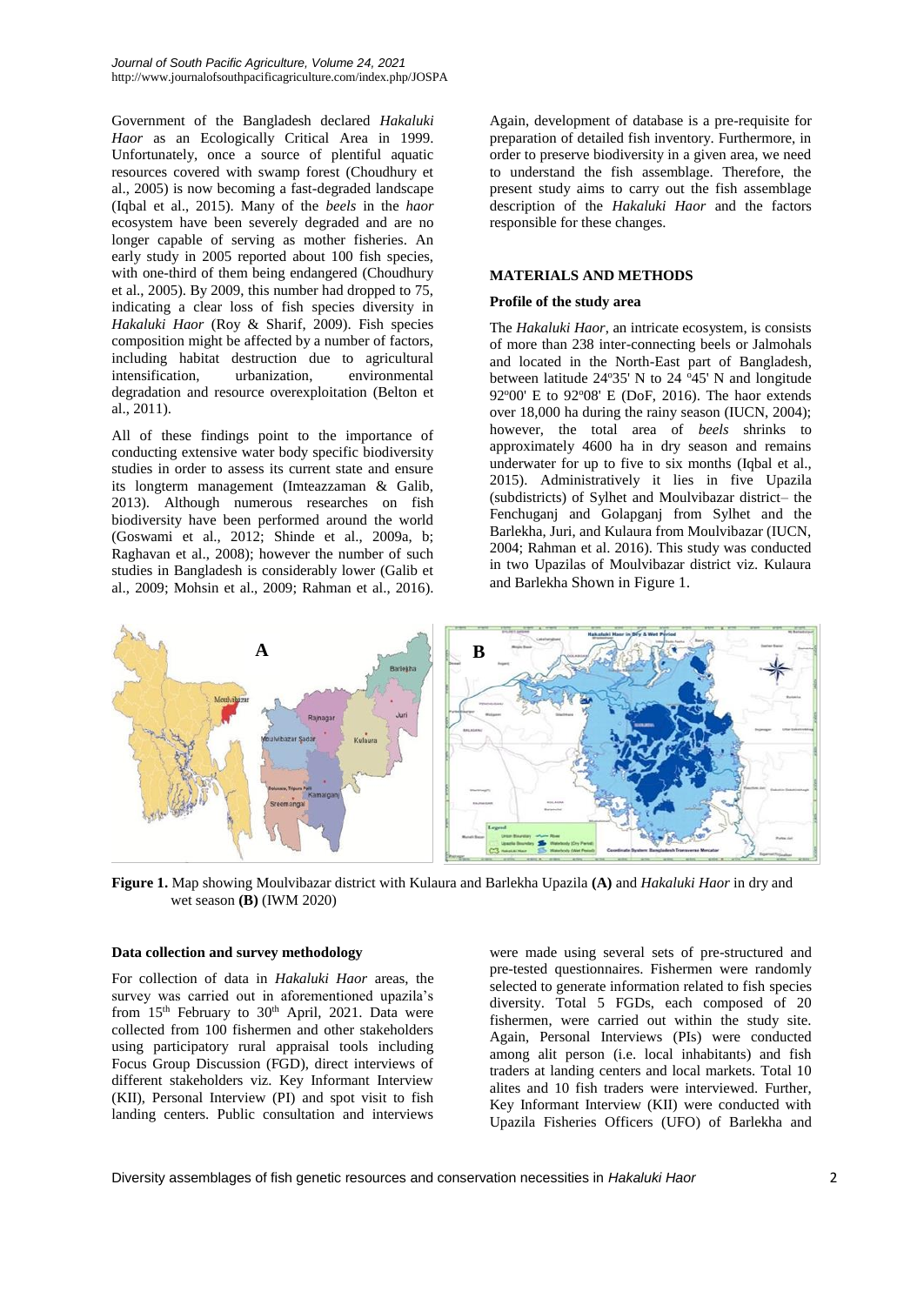Kulaura upazila. During the study period, a total of 4 fish landing centers/local fish markets were visited namely Kanongo bazar, Pakhiala bazar, uttar bazar and Loskorpur bazar.

All these interviews covered physical characteristics of *Hakaluki Haor*; present status of fisheries resources, fish and habitat diversity of the *haor*; potential causes of fish biodiversity and habitat degradation; government role and involvement in *haor* management; suggestive mitigating measures as well as overall improvement of *haor* ecosystem diversity and conservation of fish genetic resources in *Hakaluki Haor* wetland. A comprehensive list of the available fishes in the study area was compiled based on fishermen's answers and cross-checked by experienced fishers as well as Upazila Fisheries Officers. The fish species were then identified based on expert knowledge sharing, secondary document consultation and finally fine-tuned by cross-checking with the IUCN Red List of Bangladesh Freshwater Fishes (IUCN 2015).

## **Statistical analysis**

SPSS (Statistical Packages for Social Sciences, Version-25) and Microsoft Office Excel 2013 softwares were used for data curation and analysis.

## **RESULTS**

## **Fish species composition**

A total of 57 fish species belonging to 42 genera, 23 families and 7 taxonomic orders were recorded in the study area; of which 09 fish species (15.79%) were listed as Commonly Available Species (CAS), 15 fish (26.32%) as Moderately Available Species (MAS), 21 fish (36.84%) as Less Available Species (LAS), and 12 fish (21.05%) as Rarely Available Species (RAS) (Table 1, Figure 2). Again, from this study, Cypriniformes (carps and minnows) was found as the most represented taxonomic order comprising 35.08% of the total number of species; followed by Perciformes (26.31%), Siluriformes (21.05%), Synbranchiformes (7.01%), Clupeiformes (5.26%), Osteoglossiformes (3.50%) and Anguiliiformes (1.75%), representing 20, 15, 12, 4, 3, 2 and 1 species respectively (Table 1, Figure 3).



**Figure 2.** Proportional distribution of available fish species in different categories

Besides, Cyprinidae with 16 fish species constituting 28.07% of the total recorded species was found as the most dominant family. Bagridae with 5 species  $(8.77%)$  is the  $2<sup>nd</sup>$  highest next to Cyprinidae. Other diverisified families were Channidae (7.01%), Clupeidae (5.26%), Mastacembelidae (5.26%), Osphronemidae (5.26%), Siluridae (5.26%), Ambassidae (3.50%), Cobitidae (3.50%), Notopteridae (3.50%), Schilbeidae (3.50%). Further, only one species belonged to family Anabantidae**,**  Anguillidae, Aplocheilidae, Badidae, Balitoridae, Belontidae, Centropomidae, Clariidae, Gobiidae, Heteropneustidae, Nandidae and Synbranchidae (Table 1). According to the fishermen, fish species with highest representation in the catch included Striped dwarf catfish, Nama chanda, Mola carplet, Ganges River-sprat and Pool barb. In against, the species with lowest representation were Longwhiskered catfish, Rita and Hilsa.



**Figure 3.** Contribution of different fish taxonomic orders in the study area of *Hakaluki Haor*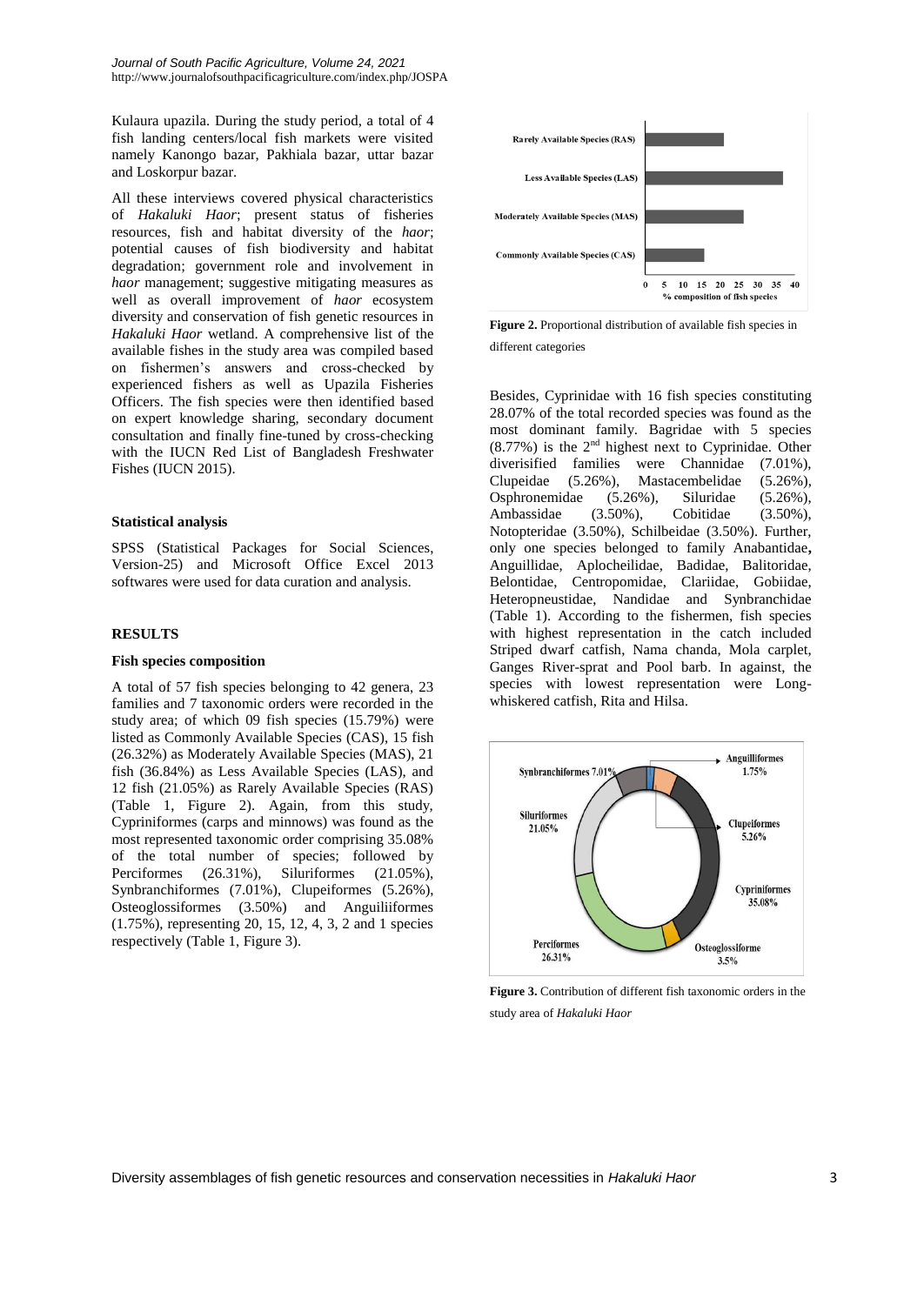**Table 1. List of different fish taxa with scientific identity, local or vernacular Bengali and common English name, availability status in** *Hakaluki Haor* (Status Code according to IUCN 2015: CR- Critically Endangered, EN- Endangered, VU- Vulnerable, NT- Near Threatened, LC- Least Concern, DD- Data Deficient, NE- Not Evaluated)

| $\overline{SI}$ .<br>No. | Taxonomic Order                           | Family                         | Vernacular<br>Bengali Name | <b>English Name</b>          | Scientific Name                  | <b>IUCN</b><br><b>Status</b><br>in BD | <b>IUCN</b><br>Global<br><b>Status</b> |
|--------------------------|-------------------------------------------|--------------------------------|----------------------------|------------------------------|----------------------------------|---------------------------------------|----------------------------------------|
|                          | <b>Commonly Available Species (CAS)</b>   |                                |                            |                              |                                  |                                       |                                        |
| $\mathbf{1}$             | Clupeiformes                              | Clupeidae                      | Kechki                     | Ganges River-sprat           | Corica soborna                   | LC                                    | LC                                     |
| $\sqrt{2}$               | Cypriniformes                             | Cyprinidae                     | Jati-punti                 | Pool barb                    | Puntius sophore                  | LC                                    | LC                                     |
| 3                        | Cypriniformes                             | Cyprinidae                     | Mola                       | Mola carplet                 | Amblypharyngodon<br>mola         | LC                                    | $_{\rm LC}$                            |
| 4                        | Perciformes                               | Ambassidae                     | Nama chanda                | Elongate<br>glass-perchlet   | Chanda nama                      | LC                                    | LC                                     |
| 5                        | Perciformes                               | Anabantidae                    | Koi                        | Climbing perch               | Anabas testudineus               | LC                                    | DD                                     |
| 6                        | Perciformes                               | Channidae                      | Taki                       | Spotted snakehead            | Channa punctatus                 | LC                                    | LC                                     |
| $\boldsymbol{7}$         | Siluriformes                              | Siluridae                      | Boal                       | Freshwater shark             | Wallago attu                     | VU                                    | NT                                     |
| $\,$ 8 $\,$              | Siluriformes                              | Bagridae                       | Tengra                     | Striped dwarf catfish        | Mystus vittatus                  | LC                                    | LC                                     |
| 9                        | Synbranchiformes                          | Synbranchidae                  | Kuchia                     | Swamp eel                    | Monopterus cuchia                | VU                                    | VU                                     |
|                          | <b>Moderately Available Species (MAS)</b> |                                |                            |                              |                                  |                                       |                                        |
| 10                       | Cypriniformes                             | Cyprinidae                     | Chap chela                 | Indian glass barb            | Chela laubuca                    | LC                                    | NE                                     |
| 11                       | Cypriniformes                             | Cyprinidae                     | Darkina                    | Indian flying barb           | Esomus danricus                  | LC                                    | LC                                     |
| 12                       | Cypriniformes                             | Cyprinidae                     | Kalibaus                   | Black rohu                   | Labeo calbasu                    | LC                                    | LC                                     |
| 13                       | Cypriniformes                             | Cyprinidae                     | Kanchan punti              | Rosy barb                    | Pethia conchonius                | LC                                    | LC                                     |
| 14                       | Cypriniformes                             | Cyprinidae                     | Katal                      | Catla                        | Catla catla                      | LC                                    | NE                                     |
| 15                       | Cypriniformes                             | Cyprinidae                     | Rui                        | Rohu                         | Labeo rohita                     | LC                                    | LC                                     |
| 16                       | Cypriniformes                             | Cyprinidae                     | Teri puti                  | One spot barb                | Puntius terio                    | LC                                    | LC                                     |
| 17                       | Cypriniformes                             | Cobitidae                      | Gutum                      | Guntea loach                 | Lepidocephalichthys<br>guntea    | LC                                    | LC                                     |
| 18                       | Cyprinodontiformes                        | Aplocheilidae                  | Kanpona                    | <b>Blue Panchax</b>          | Aplocheilus<br>panchax           | LC                                    | LC                                     |
| 19                       | Perciformes                               | Channidae                      | Shol                       | Striped snakehead            | Channa striatus                  | LC                                    | LC                                     |
| 20                       | Perciformes                               | Channidae                      | Telo taki                  | Walking snakehead            | Channa orientalis                | LC                                    | LC                                     |
| $21\,$                   | Perciformes                               | Nandidae                       | Meni                       | Gangetic leaffish            | Nandus nandus                    | NT                                    | LC                                     |
| 22                       | Siluriformes                              | Clariidae                      | Magur                      | Walking catfish              | Clarias batrachus                | LC                                    | LC                                     |
| 23<br>24                 | Siluriformes                              | Schilbeidae<br>Mastacembelidae | Kajoli<br>Tara baim        | Gangetic Ailia               | Ailia coila                      | LC<br>NT                              | NT<br>NE                               |
|                          | Synbranchiformes                          |                                |                            | One-stripe spinyeel          | <b>Macrognathus</b><br>aculeatus |                                       |                                        |
|                          | Less Available Species (LAS)              |                                |                            |                              |                                  |                                       |                                        |
| 25                       | Clupeiformes                              | Clupeidae                      | Chapila                    | Indian river shad            | Gudusia chapra                   | VU                                    | LC                                     |
| 26                       | Cypriniformes                             | Balitoridae                    | Balichata/Bilt<br>ari      | Mottled loach                | Acanthocobitis<br>botia          | LC                                    | LC                                     |
| 27                       | Cypriniformes                             | Cobitidae                      | Rani/Bou                   | Bengal loach                 | Botia dario                      | EN                                    | <b>NE</b>                              |
| 28                       | Cypriniformes                             | Cyprinidae                     | Bata                       | Bata labeo                   | Labeo bata                       | LC                                    | LC                                     |
| 29                       | Cypriniformes                             | Cyprinidae                     | Chala punti                | Chola barb                   | Puntius chola                    | LC                                    | LC                                     |
| 30                       | Cypriniformes                             | Cyprinidae                     | Mrigel                     | Mrigal                       | Cirrhinus cirrhosus              | NT                                    | VU                                     |
| 31                       | Cypriniformes                             | Cyprinidae                     | Narkeli chela              | Large<br>razorbelly          | Salmophasia                      | LC                                    | LC                                     |
|                          |                                           |                                |                            | minnow                       | bacaila                          |                                       |                                        |
| 32                       | Osteoglossiformes                         | Notopteridae                   | Chital                     | Clown knife fish             | Chitala chitala                  | EN                                    | NT                                     |
| 33                       | Osteoglossiformes                         | Notopteridae                   | Foli                       | Grey featherback             | <b>Notopterus</b>                | VU                                    | LC                                     |
| 34                       | Perciformes                               | Belonidae                      | Kakila                     | Asian needlefish             | notopterus<br>Xenentodon cancila | LC                                    | <b>NE</b>                              |
| 35                       | Perciformes                               | Gobiidae                       | Bele                       | Gangetic tank goby           | Glossogobius giuris              | LC                                    | LC                                     |
| 36                       | Perciformes                               | Osphronemidae                  | Khailsa                    | Striped gourami              | Trichogaster                     | LC                                    | LC                                     |
|                          |                                           |                                |                            |                              | fasciata                         |                                       |                                        |
| 37                       | Perciformes                               | Osphronemidae                  | Lal Khailsa                | Dwarf gourami                | Trichogaster lalius              | LC                                    | $_{\rm LC}$                            |
| 38                       | Siluriformes                              | Bagridae                       | Bujuri Tengra              | Striped dwarf catfish        | Mystus tengara                   | LC                                    | LC                                     |
| 39                       | Siluriformes<br><b>Siluriformes</b>       | Bagridae                       | Kabasi tengra              | Gangetic mystus              | Mystus cavasius                  | LC                                    | $_{\rm LC}$                            |
| 40                       |                                           | Heteropneustidae               | Shing                      | Scorpion/Stinging<br>catfish | Heteropneustes<br>fossilis       | LC                                    | $_{\rm LC}$                            |
| 41                       | Siluriformes                              | Schilbeidae                    | Batasi                     | Indian potasi                | Pseudeutropius<br>atherinoides   | LC                                    | LC                                     |
| 42                       | Siluriformes                              | Siluridae                      | Madhu pabda                | Pabda catfish                | Ompok pabda                      | EN                                    | NT                                     |
| 43                       | Siluriformes                              | Siluridae                      | Kani pabda                 | Butter catfish               | Ompok bimaculatus                | EN                                    | NT                                     |
| 44                       | Synbranchiformes                          | Mastacembelidae                | Baim                       | Zig-zag eel                  | Mastacembelus<br>armatus         | EN                                    | NE                                     |
| 45                       | Synbranchiformes                          | Mastacembelidae                | Guchi                      | Barred spinyeel              | Macrognathus<br>pancalus         | LC                                    | LC                                     |
|                          | Rarely Available Species (RAS)            |                                |                            |                              |                                  |                                       |                                        |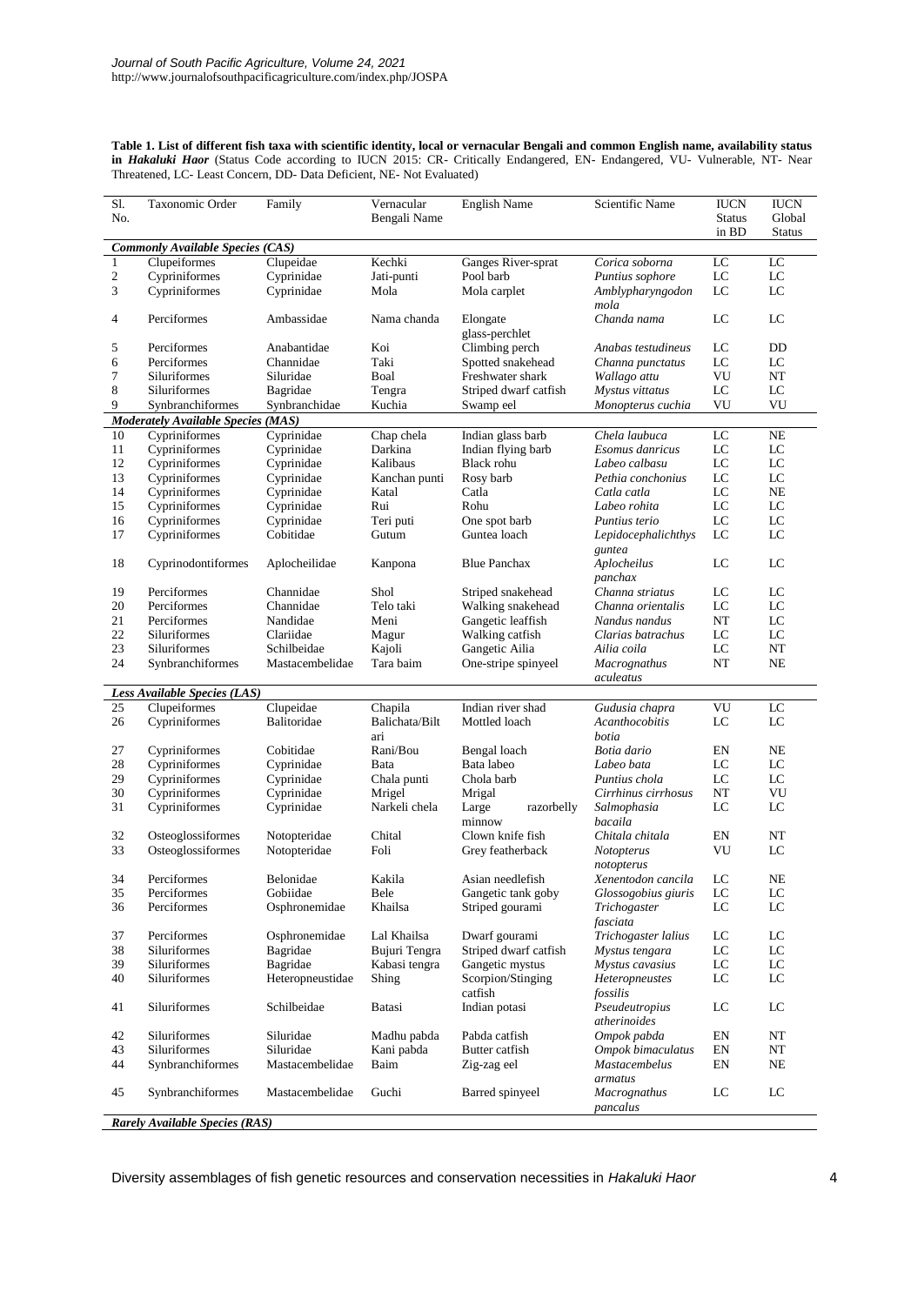*Journal of South Pacific Agriculture, Volume 24, 2021* http://www.journalofsouthpacificagriculture.com/index.php/JOSPA

| 46 | Anguilliformes      | Anguillidae   | Banehara     | Indian Mottled Eel      | Anguilla           | VU  | NT        |
|----|---------------------|---------------|--------------|-------------------------|--------------------|-----|-----------|
|    |                     |               |              |                         | bengalensis        |     |           |
| 47 | Clupeiformes        | Clupeidae     | Ilish        | Hilsa                   | Tenualosa ilisha   | LC  | LC        |
| 48 | Cypriniformes       | Cyprinidae    | <b>Dhela</b> | Cotio/Dhela             | Osteobrama cotio   | NT  | LC        |
| 49 | Cypriniformes       | Cyprinidae    | Mola punti   | Glass barb              | Puntius guganio    | LC  | LC        |
| 50 | Cypriniformes       | Cyprinidae    | Phulo-chela  | razorbelly<br>Finescale | Salmostoma phulo   | NT  | LC        |
|    |                     |               |              | minnow                  |                    |     |           |
| 51 | Perciformes         | Ambassidae    | Lal Chanda   | Highfin glassy perchlet | Pseudambassis lala | LC  | <b>NE</b> |
| 52 | Perciformes         | Badidae       | Napit koi    | Blue perch              | Badis badis        | NT  | LC        |
| 53 | Perciformes         | Centropomidae | Ranga chanda | Indian Glass Perch      | Pseudambassis      | LC  | LC        |
|    |                     |               |              |                         | ranga              |     |           |
| 54 | Perciformes         | Channidae     | Pipla shol   | Barca snakehead         | Channa barca       | CR. | <b>DD</b> |
| 55 | Perciformes         | Osphronemidae | Chuna        | Honey gourami           | Trichogaster chuna | LC  | LC        |
|    |                     |               | Khalisha     |                         |                    |     |           |
| 56 | <b>Siluriformes</b> | Bagridae      | Ayre         | Long-whiskered          | Sperata aor        | VU  | LC        |
|    |                     |               |              | catfish                 |                    |     |           |
| 57 | Siluriformes        | Bagridae      | Rita         | Rita                    | Rita Rita          | EN  | LC        |

## **Distribution of available fish species on IUCN red list**

The percent distribution of fish species found in *Hakaluki Haor* in different IUCN categories has shown in Figure 4. During the study period, a total of 13 threatened fish species (6 vulnerable, 6 endangered, and 1 critically endangered) belonging to 10 families were reported in the study area which was 22.80% of the total species reported. However, of all the fish species found, 66.66% fell into the "Least Concern (LC) category with 10.52 % being Near Threaned (NT), Vulnerable (VU), Endangered (EN) edangered, and 1.75 % critically endangered (CR).



**Figure 4.** Status of available fish species of *Hakaluki Haor* in different categories according to IUCN (2015)

#### **Present fishing practices and fishing gears**

In order to determine the impact of fishing practices and gears on existing fisheries resources and biodiversity, current fishing practices and gears were given due importance while interviewing different stakeholder groups. The survey found around 30 different types of fishing gears used in the *Hakaluki Haor* throughout the year, which can be further categorized into four major groups viz. nets, traps, wounding gears and hook and lines (Table 2). Some of the gears are species specific, while others caught multiple species during the operation indicating the multispecies nature of the fishing. These

gears, many of which are locally known by several names vary in size, shape; and are used in different seasons for fish harvesting. Aside from these gears, pump fishing and hand picking have been observed too. Different sorts of materials are utilized to manufacture these fishing tools including fibre and nylon net, twine, fasteners, clips and swivels, ropes, steel wire ropes, combination wire ropes, polyester, polyethylene, nylon, cotton, mixed fibers, floats and sinkers, barbed and barbless iron stick, bamboo, wood etc. (Table 2).

Acccording to the fishermen, the highest number of fish species are caught by fishing nets. Around 15 types of nets are used by local fishermen. Rui, Catla, Mrigal, Barbs, Large Razorbelly Minnow, Orange Fin Labeo, Loach, Snakeheads, Catfishes, Dwarf Gourami, Gorachela etc. are the most common species caught using these nets. On the other hand, 7 fishing traps of different sizes and shapes were found in *Hakaluki Haor*. Various kinds of large and small fish species including Small Prawn, Barbs, Glassy Perchlets, Catfishes, Zig-Zag Eel are caught by these fishing traps. Furthermore, different types of hook and lines are also commonly used for fishing. Fish species like Wallago Catfish, Climbing Perch, Spotted Snakehead, Snakehead Murrel and Zig-Zag Eel are caught by them. In against, both small and large fishes are caught by different wounding gears. More details on fishing gear used for fish catching in *Hakaluki Haor* are described in Table 2.

## **Potential causes of fish biodiversity decline in**  *Hakaluki Haor*

During consultation and discussion meetings with concerned stakeholders one of the important quarries were asked regarding potential causes of fish biological diversity degradation of *Hakaluki Haor* wetland. In reply, each group members were telling in detail the reasons behind those facts and majority of their opinion were almost similar which has shown in Figure 5. Broadly, the factors responsible for fish biodiversity decline in *Hakaluki Haor* can be categorized into three major groups i.e. anthropogenic, socioeconomic, and climatic factors.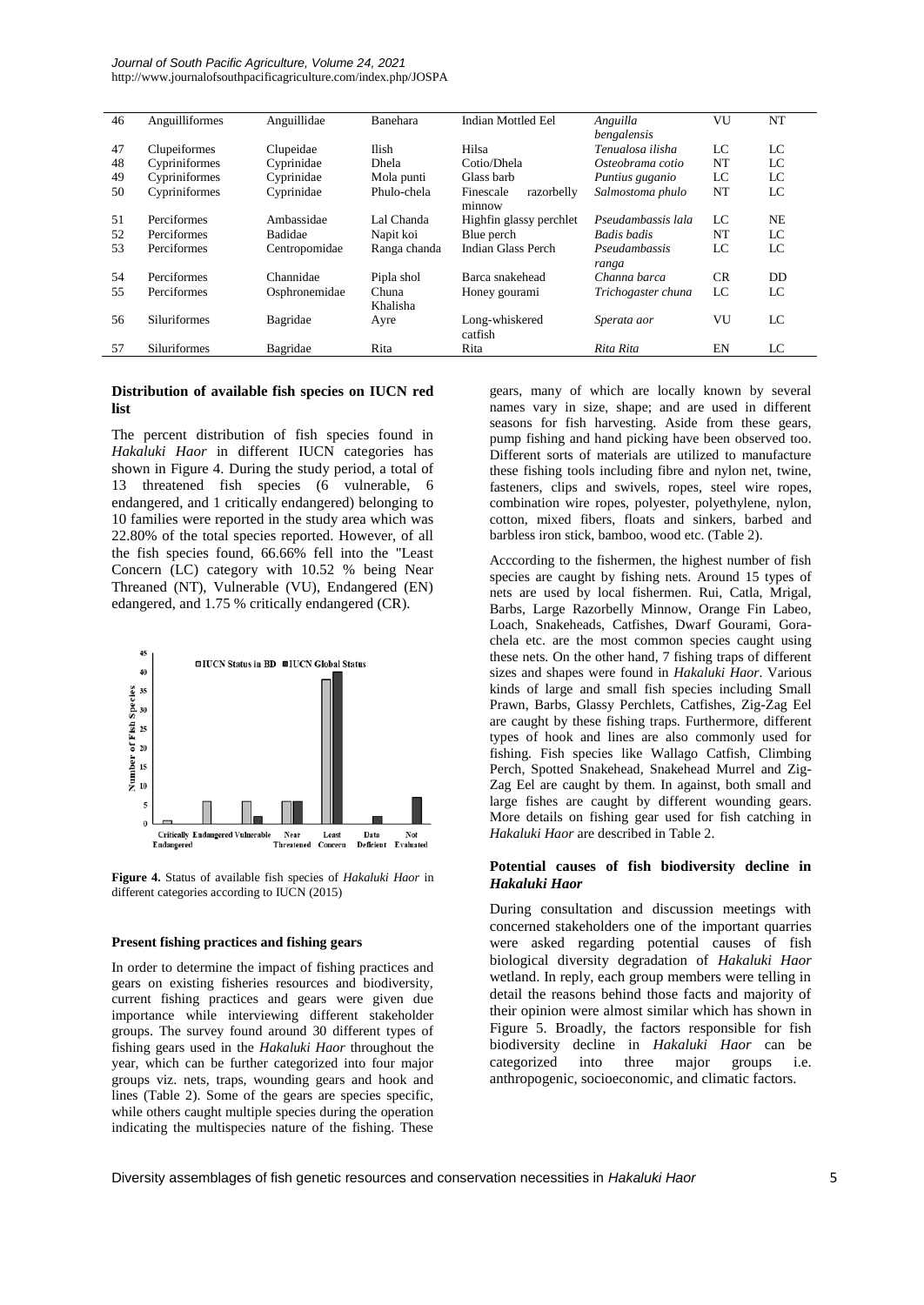| Table 2. Fishing Gears Used in Hakaluki Haor |  |  |
|----------------------------------------------|--|--|
|----------------------------------------------|--|--|

| Group Name           | <b>English Name</b>     | Vernacular<br>Bangla<br>Name   | Materials Used                                          | Species Caught                                           |  |
|----------------------|-------------------------|--------------------------------|---------------------------------------------------------|----------------------------------------------------------|--|
| Fish Net             | Drift net               | Current jal                    | Synthetic twine, rope, float, sinkers                   | All types and size of fishes                             |  |
|                      | Push net                | Thela jal                      | Bamboo pole, synthetic twine, rope                      | Small fishes                                             |  |
|                      | Lantern net             | Chabi jal                      | Bamboo stick, synthetic twine, rope                     | Small to medium size fishes                              |  |
|                      | Lift net                | Dharma jal                     | Bamboo stick, synthetic twine, rope                     | Small to medium size fishes                              |  |
|                      | Seine net               | Ber jal                        | Twine, float, rope                                      | All types and size of fishes                             |  |
|                      | Fixed net               | Gon<br>Jal/Ghuraina<br>Jal     | Nylon, thick rope, floats, sinker                       | Small to large size fishes                               |  |
|                      |                         | Khora jal                      | Synthetic twine, rope, bamboo pole                      | Medium to large size fishes                              |  |
|                      |                         | Gor Jal                        | Nylon rope, bamboo pieces, plastic<br>papers            | All species which come through the<br>current            |  |
|                      | Drag net                | Kodi Jal, Horhor Jal           | Nylon net and rope, float, sinkers,<br>bamboo pieces    | Bottom dwelling species                                  |  |
|                      |                         | Ichar Jal/Ram Jal              | Nylon net, nylon rope, bamboo                           | Mainly Prawn and small fishes                            |  |
|                      | Gill net                | Koi Jal/ koiya Jal             | Mono-filament fibre net, nylon rope,<br>floats          | Mostly Perch. Other species are also<br>caught           |  |
|                      |                         | Chela Jal                      | Mono-filament fibre net, nylon rope,                    | Mainly large razorbelly minnow,                          |  |
|                      |                         |                                | floats, sinkers                                         | Gora-chela                                               |  |
|                      | Cast Net                | Koni Jal/ Jhaki Jal            | Natural fibre, Sinkers, Rope                            | Small indigenous species, IMCs, and<br>others species    |  |
| Fish trap            | Basket trap             | Cheng,<br>Baga,<br>Chandi bair | Bamboo plates and metallic wire                         | Small size fishes                                        |  |
|                      | Box trap                | Darkee                         | Bamboo plates and metallic wire                         | Small size fishes                                        |  |
|                      | Tubular trap            | Bair                           | Bamboo plates and metallic wire                         | Small size fishes                                        |  |
|                      | Bush trap               | Hogra                          | Bamboo plates and metallic wire                         | Small size fishes                                        |  |
|                      | Cover pot               | Polo                           | Bamboo sticks and metallic wire                         | Medium to large sizes fishes                             |  |
| Wounding<br>gears    | Hand harpoon            | Ek-kata, Te-kata               | Bamboo handle and barbed iron stick                     | Indian<br>$(MCs)$ ,<br>Major<br>Carps<br>Sankehaeds etc. |  |
|                      |                         | Koach                          | Bamboo handle<br>and barbless iron                      | Indian<br>$(MCs)$ ,<br>Major<br>Carps                    |  |
|                      |                         |                                | prong                                                   | Sankehaeds, Catfishes etc.                               |  |
| Hook<br>and<br>Lines | Long Line               | Tuni Borshi, Dori<br>Borshi    | Metallic iron hook and thread                           | Mainly Snakeheads and Catfishes                          |  |
|                      | Floating                | Dati Borshi, Bokha             | Metallic iron hook and thread                           | Catfishes and snakeheads                                 |  |
|                      | Hook                    | Fol                            | Metallic iron hook and thread                           | Mainly<br>Catfishes,<br>Perches<br>and<br>Snakeheads     |  |
|                      | Hook<br>for<br>Handling | Chip Borshi, Borshi            | Metallic iron hook, Bamboo/Plastic<br>handle and thread | Mainly IMCs, Catfishes, Perches,<br>Snakeheads           |  |

## *Anthropogenic factors*

In this study, destructive anthropogenic activities, including the use of banned and illegal fishing gears, destructive fishing methods (fishing by dewatering of waterbodies, use of toxic chemicals), overfishing, fishing at breeding season, habitat destruction by conversion to agricultural lands, indiscriminate use of agricultural pollutants (pesticides, insecticides), irresponsible tourism practices, hunting of migratory and endemic birds showed positive relationship with reduced fish species diversity in *Hakaluki Haor*.

## *Socioeconomic factors*

This study reported that extreme dependence of the inhabitants on natural resources of *Hakaluki Haor* has direct negative impacts on fish biodiversity. From FGDs, it was evident that many other socioeconomic factors like low literacy rate, non-compliance to fisheries laws, poor knowledge and understanding of fishers adversely affecting fish genetic resources of this critical wetland.

Introduction of improper Jalmohal leasing system in haor has found as a major threat to the biodiversity and fishing community. Further, our study revealed that poor management and policy implementation characterized by the unplanned construction of dams, roads, bridges and flood control drainage structures, non-transparent socio-political representation of Governments' departments and administrative bodies and lack of synchronized collaborative efforts make the scenario more complex. Moreover, political obstacles, lack of community participation in the discussion and decision making; low literacy rate, poor health, hygiene and sanitation facilities of inhabitants accelerated the risk towards sustainable management of this ecologically critical natural wetlands.

## *Climatic factors*

During this study, extreme climatic events and other natural disasters e.g. siltation and sediment intrusion from upper hill deforestation, erratic and heavy rainfall, temperature fluctuations, drought, flash flood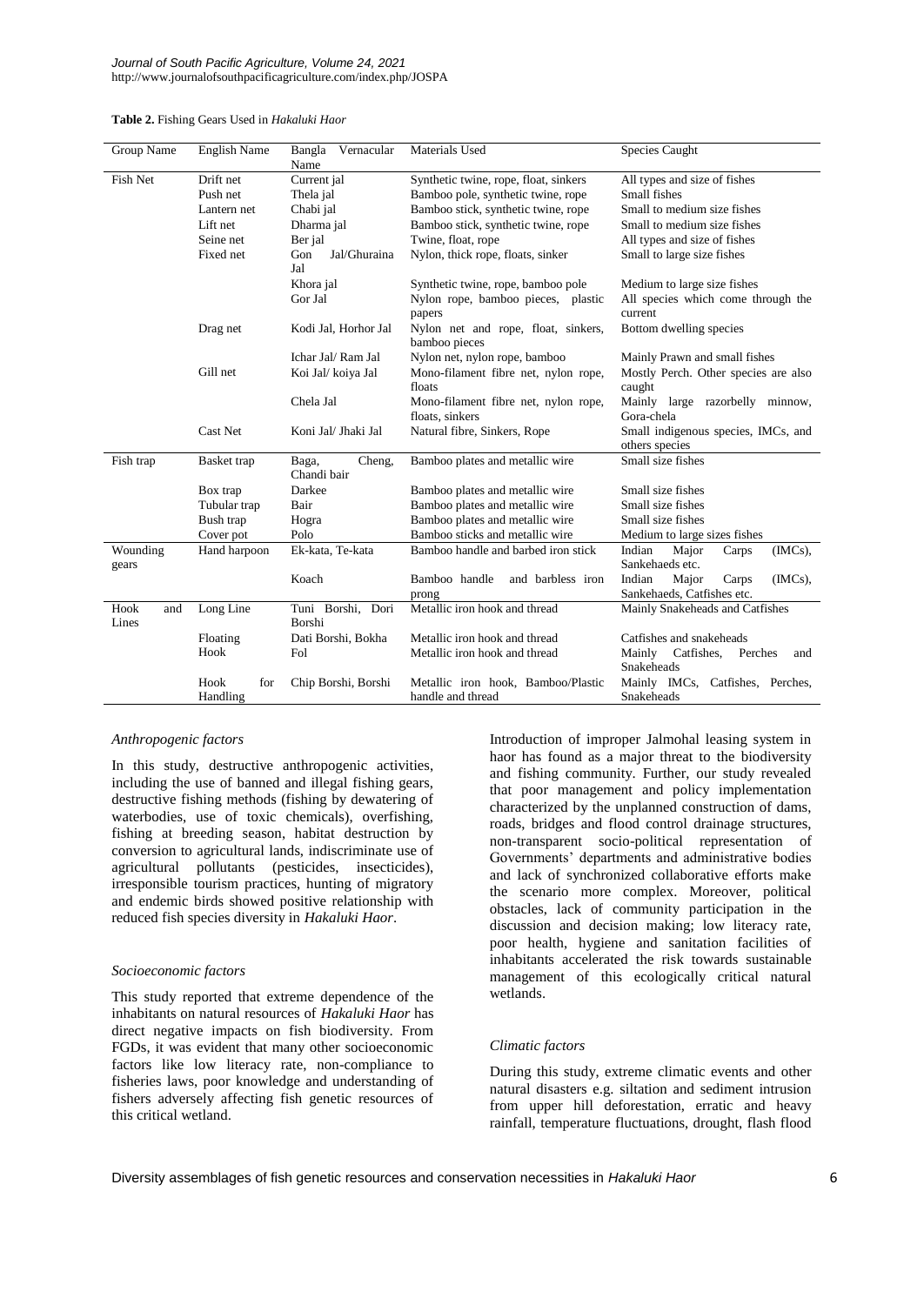and river erosion were found as focal climatic factors causing fish biodiversity degradation in *Hakaluki*.



 **Figure 5.** Major identified threats to fish biodiversity of *Hakaluki Haor* based on community responses

## **DISCUSSION**

*Hakaluki Haor* is one of the country's "Mother Fish Stocks" in terms of fish species diversity (Islam and Rahman, 2011; Alam et al., 2015). *Beels* in *Hakaluki Haor* provide winter shelter for the mother fisheries, which produce millions of fries for the downstream fishing communities in the early monsoon (Rahman et al., 2016). In addition, overall fisheries of the *haor* has significant importance to support natural fish production and livelihood of surrounding people (Islam and Rahman, 2011; Uddin et al., 2013). While interviewing the participants in all FGDs, PIs, KIIs and visiting fish markets, the main goal of this study was to determine the status of existing fish genetic resources, present fishing practices and factors affecting fish biodiversity decline and habitat degradation in *Hakaluki Haor*.

As reported by the respondents, total 57 fish species belonging to 42 genera, 23 families and 7 taxonomic orders were identified in the study area. Using similar participatory rural appraisal approaches, Iqbal et al. (2015) identified 83 fish species in *Hakaluki Haor* belonging to 55 genera, 28 families and 10 orders. Likewise, two other studies reported 75 and 82 fish species belonging to 9 and 10 taxonomic orders from the *Hakaluki Haor* (Sayeed et al., 2015; Rahman et al., 2016). In contrast, a survey reported 107 fish species in 1993 in *Hakaluki*; albeit the number declined to 75 in 2009 (IPAC, 2009; Roy and Sharif, 2009). Natural wetlands of Bangladesh, in particular, *haors* in the north-eastern region have considered as major reservoirs of freshwater fish species. Lately, this biodiversity are declining gradually (Rahman et al., 2015). Covering limited area along with short time

sampling efforts might be associated with the lesser fish species composition in present study. Fish species count could be higher if continuous sampling round the year with expanded study area coverage was done. Notwithstanding, the findings of a number of studies are more or less aligned to our results. Similar to us, Rahman and Hasan (1992) reported 54 fish species from the *Kaptai* lake while Hussain (2021) recorded 57 fish species in the *Tanguar Haor*. Moreover, similar species composition (43, 58 and 60 fish species) was observed in different types of oxbow lake (Haque et al., 1999).

Again, Miah (2012) noticed order-wise average catch composition in *Hakaluki Haor* were Cypriniformes (54%), Perciformes (13%), Clupeiformes (11%), Channiformes (8%), Chingri (8%) and other orders (6%) which supported the findings of this study. These findings are almost aligned to Sunny et al. (2020) and Aziz et al. (2021). IUCN has listed 64 fish species of Bangladesh as threatened (IUCN Bangladesh, 2015). This wetland is a vital habitat and breeding ground for endangered fish species. Nonetheless, we found a declining fish populations similar to Hossain & Rabby (2020). In against, Iqbal et al. (2015) noticed 41 threatened fish species in *Hakaluki Haor* where 12 were vulnerable, 18 were endangered and 11 were critically endangered. These differences of results might be associated with the variety of extent of the studies.

In accordance to present findings, fishermen were reported to use approximately 30 fishing gears in Halti Beel (BCAS, 1991). However, Sunny et.al. (2020) found 14 types of fishing gears in both *Tanguar and Dekhar Haor*. These gears, many of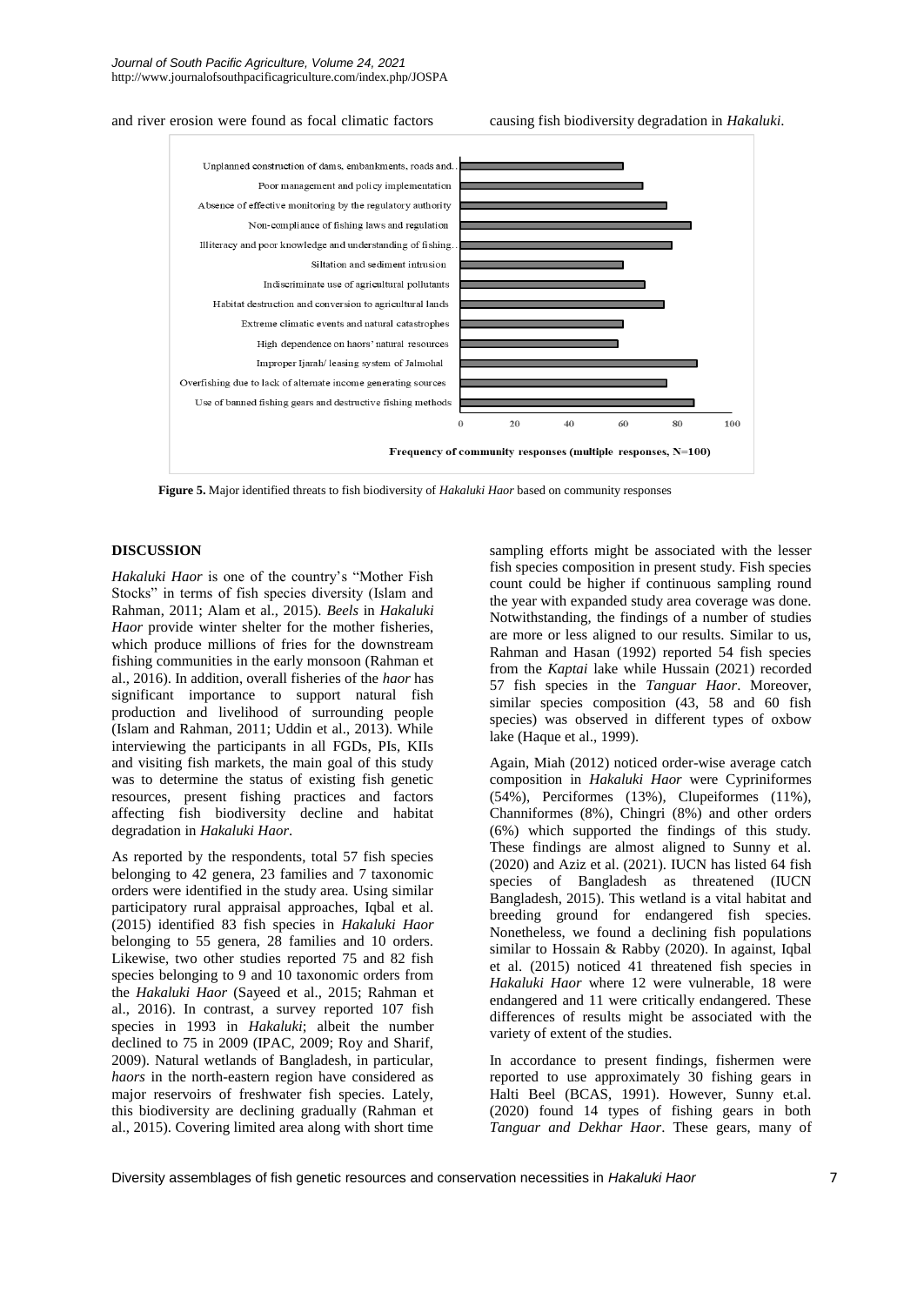which are locally known by several names vary in size, shape; and are used in different seasons for fish harvesting which is supported by Zafar et al. (2007). Our findings are more or less coincided with the results of Rahman et al. (2010, 2016) and Debarshi et al. (2017). Ali et al. (2015) and Debarshi et al. (2017) observed similar type of traps at *BSKB beel* in Khulna and *Hakaluki Haor* in Moulvibazar respectively. This study revealed that a vast majority of fishermen unlawfully use various types of banned fishing nets and gears across the *Hakaluki Haor* wetland throughout all seasons. Our findings are agreed with those of Ali et al. (2014) and Ray et al. (2011). Further, exceedingly harmful lethal harpoons and light fishing are also employed to kill gravid fishes as found similar with Ahmed (2008) and Ahmed et al. (2008). Indeed, seine nets, mono filament nets, hook and line fishing, and other banned fishing tools are being used for fishing in such waterbodies all over the country (Alam et al., 2015).

Disappointingly, as evident from this study, the current biodiversity situation of *Hakaluki Haor* is in retrogression. Aquatic ecosystem imbalance, destruction of wetland habitat, degradation of natural fish breeding grounds as well as illegal massive harvest of fish by using various prohibited fishing nets and gears have contributed to the extinction of a substantial number of fish species in this natural habitat, resulting loss of fish genetic resources and posing a great risk to endemic fish species which is further supported by the findings of Oakkas et al. (2020). Similar reasons were also reported as major challenges to fish biodiversity conservation by Alam et al (2015) and Hussain (2021) in *Tanguar Haor*, another Ecologically Critical Wetland and Ramsar site of north-eastern Bangladesh. Therefore, concerns arise about the long term sustainability of the fish biodiversity because of poor institutional and organizational management (Sunny et al., 2020).

In our study, various destructive anthropogenic activities were found to reduce fish species diversity in *Hakaluki Haor*. Similar causes have also been identified by Alam et al. (2015) in *Tanguar haor* wetland. Harmful fishing gears like synthetic gill nets (current jal) and seine nets (ber jal) are used in *Hakaluki Haor* over the years. These along with some other methods (e.g., fishing by complete drying, use of chemicals) make fish and other aquatic organisms vulnerable to exploitation (Islam et al., 2018b). Furthermore, overfishing induced by inadequate income-generating sources and severe proverty is posing serious threat to fish stocks (Islam et al., 2016). *Hakaluki Haor* is in danger of losing nearly 32 fish species because of overfishing (Rahman et al., 2016). Further, around 190,000 people living the surrounding areas utilize the haors' natural resources year-round causing a decline in wetlands (Islam et al., 2011). The indiscriminate fishing by poor, illiterate and experienced fishers have serious consequences in

terms of a reduction of fish species diversity in the haors (Iqbal et al. (2015). Moreover, improper *Jalmohal* leasing system, poor governance with topdown policy implication and corrupted socio-political management have exacerbated fisheries resources. These observations are in accordance with Sunny et al., (2020) and Aziz et al. (2021)

As feeding, migration, spawning, and other biological processes are all influenced by a complex set of water quality and weather parameters, fish production and diversity in natural waterbodies is very susceptible to climatic changes (Choudhury et al., 2005; Rahman et al., 2020). Insufficient water supply in the connected rivers and beels of the haor owing to sporadic rainfall hamper the broodfish migration from the deep water shelter to the breeding grounds, consequently affects the breeding activity, larval development (Das et al., 2007) and fish diversity (Chowdhury et al., 2010). Likewise, temperature fluctuations, another key climatic phenomenon, negatively influences fish species diversity by altering physico-chemical parameters of aquatic ecosystem and plankton productivity (Hassan et al. 2020). Further, siltation and sediment intrusion from upper hill deforestation collapsed fish migration routes and habitats, therefore adversely affecting fish production and livelihoods of local communities (Rana et al., 2010). The degradation has increased from 10% of the total beel area in 1980 to more than 75%, causing a steady decline in fisheries resources (Khan et al., 2011). What is more, continuous river erosion resulting from siltation and seasonal changes is worsening the situation. These findings are more or less convincing with the results of Hossain (2017) and Islam et al. (2018b) in Sundarban and Hossain (2013) in haor basins of north-eastern Bangladesh who identified different extreme climatic events including irregular rainfall, drought, river erosion, temperature fluctuations as potential factors causing biodiversity degradation.

## **CONCLUSIONS AND RECOMMENDATIONS**

Wetlands are the world's most productive ecosystems, supporting extensive food webs and a diverse range of species. Likewise, they also play crucial economic and ecological role in Bangladesh to support life and livelihoods by providing a variety of functions and products. However, it is concerning that the biodiversity of these natural wetlands is in grave danger of consecutive depletion. The present biodiversity status of the Hakaluki Haor is of no difference than other natural wetlands of the country. This study underscores that, various anthropogenic, socioeconomic, and climatic influences are the major threats for the productivity and ecological sustainability of this rich unique ecosystem resulting in serious degradation of fish genetic resources.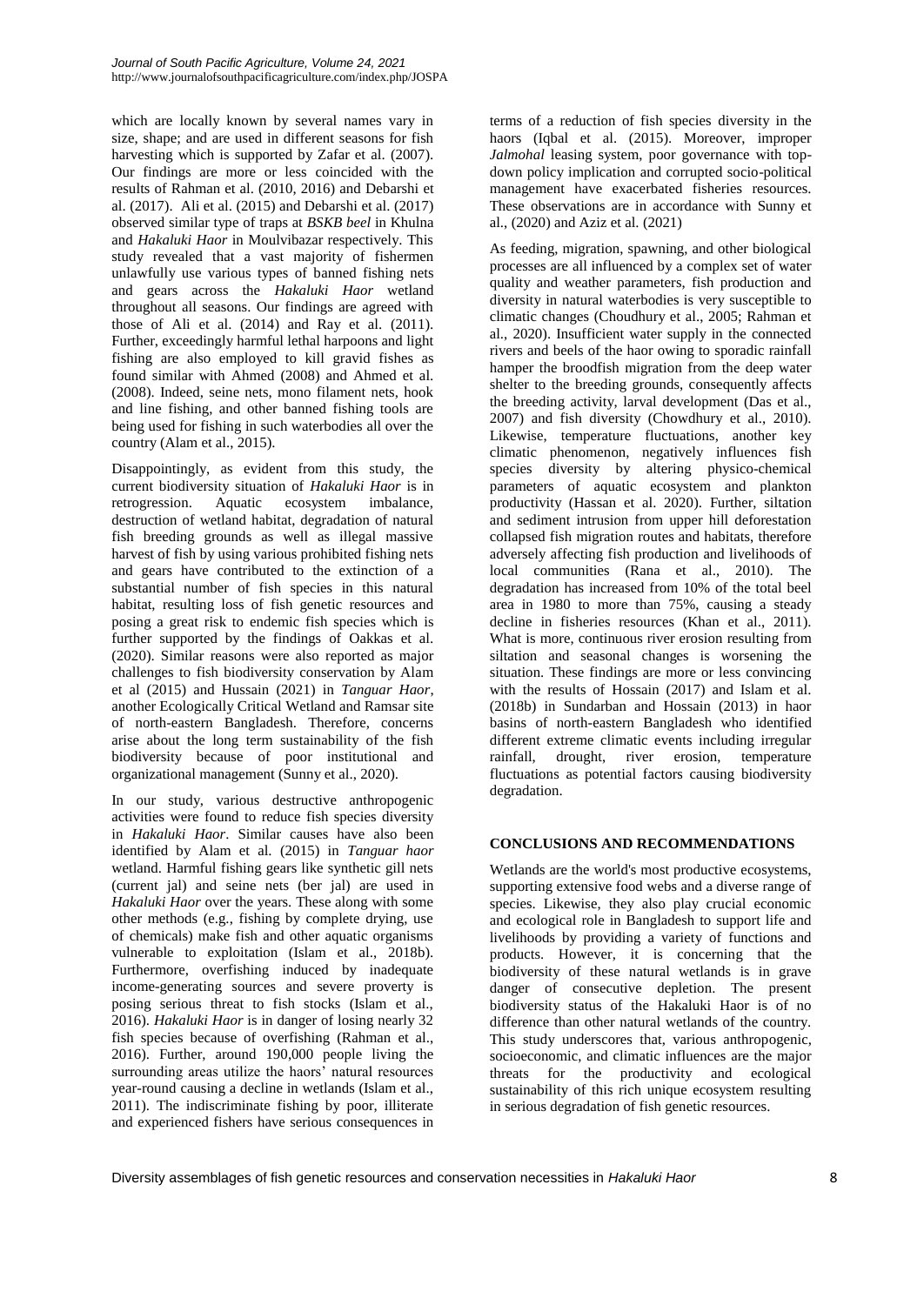It is apparent from the discussions with different stakeholders of the studied area that improved wetland management framework were formulated and implemented by the government to conserve the haor ecosystem. Furthermore, relevant authorities have taken a number of measures including sustainable fishing, establishment of fish sanctuaries, banning of destructive fishing nets and gears, renovation of waterbodies and diversifying alternative income generating sources for fishermen. Nevertheless, management sortcommings and monitoring failure further aggravated the situation. Therefore, a sustainable and coordinated management strategy should be taken by involving all the stakeholders to

## **REFERENCES**

- AHMED, I., DEATON, B. J., SARKER, R. & VIRANI, T. 2008. Wetland ownership and management in a common property resource setting: A case study of Hakaluki Haor in Bangladesh. Ecological Economics, 68:429-436.
- AHMED, M. S. 2008. Assessment of fishing practices on the exploitation of the Titas floodplain in Brahmanbaria, Bangladesh. Turkish Journal of Fisheries and Aquatic Sciences, 8(2): 329-334.
- ALAM, A. B. M. S., BADHON, M. K. & SARKER, M. W. 2015. Biodiversity of Tanguar Haor: A Ramsar Site of Bangladesh. Volume III: Fish. IUCN, International Union for Conservation of Nature, Bangladesh Country Office, Dhaka, Bangladesh. 216 pp.
- ALI, M. M., HOSSAIN, M. B., MINAR, M. H., RAHMAN, S. & ISLAM, M. S. 2014. Socio-Economic sspects of the fishermen of Lohalia River, Bangladesh. Middle-East Journal of Scientific Research, 19(**2**):191-195.
- AZIZ, M. S. B., HASAN, N. A., MONDOL, M. M. R., ALAM, M. M. & HAQUE, M. M. 2021. Decline in fish species diversity due to climatic and anthropogenic factors in Hakaluki Haor, an ecologically critical wetland in northeast Bangladesh. Heliyon, 7(**1**):e05861.
- BELTON, B., KARIM, M., THILSTED, S., COLLIS, W. & PHILLIPS, M. 2011. Review of aquaculture and fish consumption in Bangladesh. Studies and Reviews, The WorldFish Center, Penang, 53 pp.
- CHOUDHURY, J. K. & FAISAL, A. M. 2005. Plant Resources of Haors and Floodplains; An Overview: IUCN-The World Conservation Union. Bangladesh Country office, Dhaka, Bangladesh.
- CHOWDHURY, M. T. H., SUKHAN, Z. P. & HANNAN, M. A. 2010. Climate change and its impact on fisheries resource in Bangladesh. In Proceeding of International Conference on Environmental Aspects of Bangladesh (ICEAB 10), University of Kitakyushu, Kitakyushu, Japan, 95–98 pp.
- CNRS (Centre for Natural Resource Studies). 2002. Biophysical characteristics of Hakaluki Haor. Centre for Natural Resource Studies, Dhaka, Bangladesh.
- DAS, M. K. 2007. Environment and fish health: a holistic assessment of inland fisheries in India. In: Goswami, U. C. (Ed.), Natural and anthropogenic hazards on fish and fisheries. Narendra Publishing House, New Delhi, pp. 137–151.
- DoF (Department of Fisheries), 2012. Yearbook of Fisheries Statistics of Bangladesh 2011-12, 29, Fisheries

restore threatened natural ecosystem and conserve fish biological diversity at Hakaluki Haor. Moreover, the findings of the present study could also be helpful to develop a guideline for planning and management of other ecologically vulnerable wetlands in Bangladesh.

## **ACKNOWLEDGEMENTS**

The authors would like to express their gratitude to fishermen, the staff of the Department of Fisheries (DoF) and other respected stakeholders for their help and support.

> Resources Survey System (FRSS), Department of Fisheries, Ministry of Fisheries and Livestock, Bangladesh pp. 120.

- DoF (Department of Fisheries), 2016. Yearbook of Fisheries Statistics of Bangladesh 2015-16, 33, Fisheries Resources Survey System (FRSS), Department of Fisheries, Ministry of Fisheries and Livestock, Bangladesh pp. 124.
- DoF (Department of Fisheries), 2018. Yearbook of Fisheries Statistics of Bangladesh 2017-18, 35, Fisheries Resources Survey System (FRSS), Department of Fisheries, Ministry of Fisheries and Livestock, Bangladesh pp. 129.
- FAO (Food and Agriculture Organization). 2018. The State of World Fisheries and Aquaculture 2018 - Meeting the Sustainable Development Goals. Rome, Italy.
- GALIB, S. M., SAMAD, M. A., MOHSIN, A. B. M., FLOWRA, F. A. & ALAM, M. T. 2009. Present status of fishes in the Chalan Beel-the largest beel (wetland) of Bangladesh. International Journal of Animal and Fisheries Science, 2(**3**):214-218.
- GOSWAMI, U. C., BASISTHA, S. K., BORA, D., SHYAMKUMAR, K., SAIKIA, B. & CHANGSAN, K. 2012. Fish diversity of North East India, inclusive of the Himalayan and Indo Burma biodiversity hotspots zones: A checklist on their taxonomic status, economic importance, geographical distribution, present status and prevailing threats. International Journal of Biodiversity and Conservation, 4(**15**):592-613.
- HAQUE, S. A., ISLAM, M. F., RAHMAN, M. C., ISLAM, M. S. & RAHMAN, M. M. 2021. Supply Chain and Logistics of Fish: A Case Study of Jamalpur District Markets in Bangladesh. Asian Journal of Agricultural Extension, Economics & Sociology, 39(**7**):8-27.
- HAQUE, A. K. M. A., MIDDENDORP, H. A. J. & HASAN, M. R. 1999. Impact of carp stocking on the abundance and biodiversity of non-stocked indigenous fish species in culture based fisheries: A case study from the oxbow lakes project. In: Middendorp, H. A. J., Thompson, P. M. & Pomeroy, R.S. (eds.), Sustainable Inland Fisheries Management in Bangladesh. ICLARM Conference Proceedings, Philippines 58:141-148.
- HASAN, M. Z., ISLAM, M. F., HAQUE, S. A., ISLAM, M. S., RAHMAN, M. M. & MIAH, M. I. 2021. Dose Optimization of Ovatide Hormone for Induced Breeding of Freshwater Gang Magur, Hemibagrus Menoda (Hamilton, 1822). Research in Agriculture Livestock and Fisheries, 8(**1**):171-179.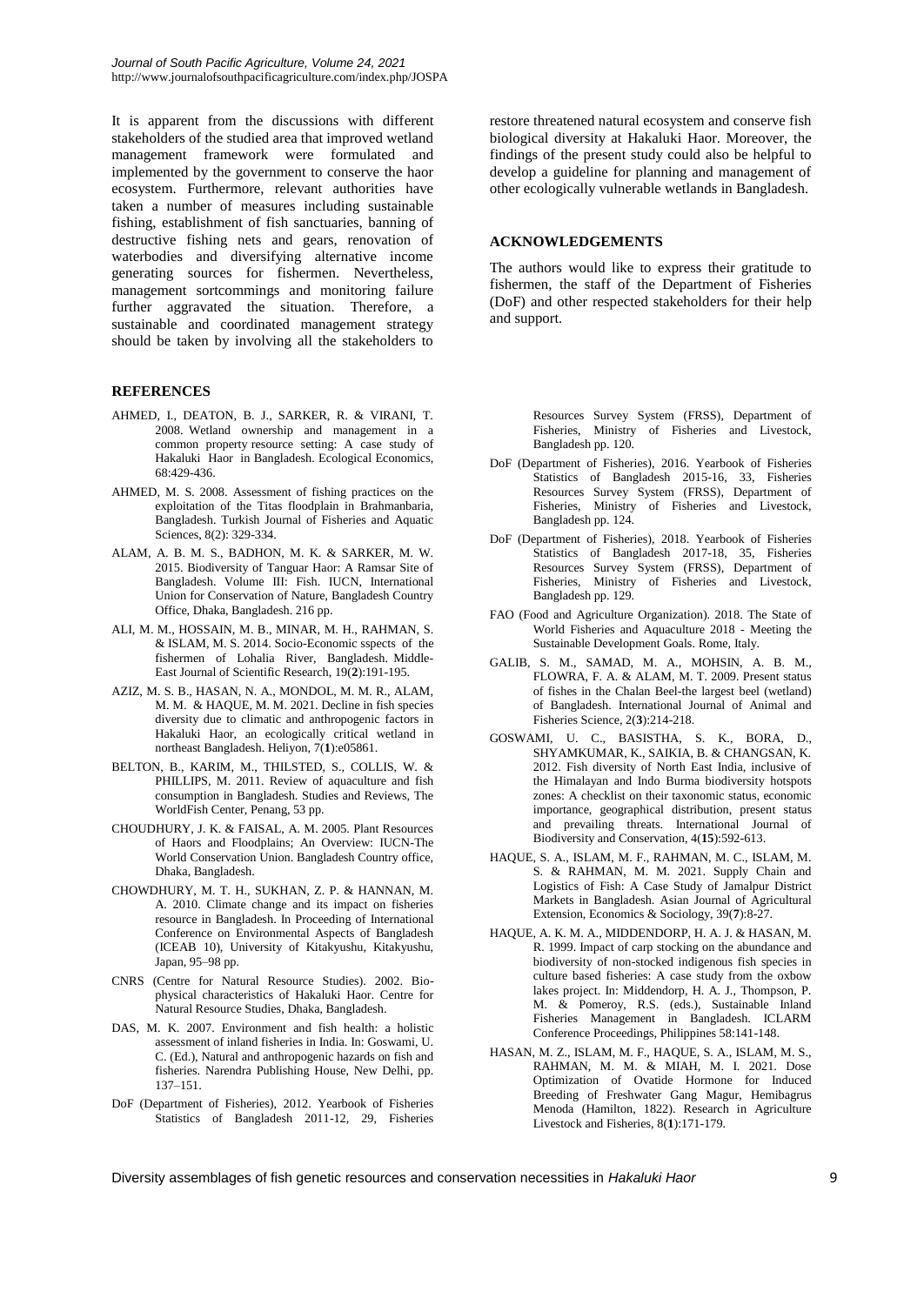- HASSAN, B., QADRI, H., ALI, M. N., KHAN, N. A. & YATOO, A. M. 2020. Impact of climate change on freshwater ecosystem and its sustainable management. In: Fresh Water Pollution Dynamics and Remediation, Springer, Singapore, pp. 105-121.
- HOSSAIN, M. A. & RABBY, A. F. 2020. Seasonality of physicochemical parameters and finfish diversity at Hakaluki Haor (Fenchungonj Upazilla), Sylhet, Bangladesh. Marine and Life Sciences, 2(**2**):113-119.
- HOSSAIN, M. M. 2013. Evaluating the performance of comanagement organizations (CMOs) in sustainable benefits sharing in Tanguarhaor, Bangladesh. [In]: Mustafa, M. G., Khan, N. A., Akhtaruzzaman, A. F. M., Harun, A. K. Y. & Chowdhury, R.M. (eds.), Co-Managed and Climate Resilient Ecosystems. USAID's IPAC Project, IRG and the World Fish, Dhaka, Bangladesh, pp. 182-201.
- HOSSAIN, M. M. Integrated assessment of mangrove ecosystem services in the Sundarbans, Bangladesh: focus on fisheries and timber. M.Sc.- Erasmus Mundus Masters Course in Tropical Biodiversity and Ecosystems – TROPIMUNDO, Universita' degliStudi di Firenze (UNIFI), Florence, Italy; University Malaysia Terengganu (UMT), Malaysia; Université Libre de Bruxelles (ULB) & Vrije Universiteit Brussel (VUB), Brussels, Belgium.
- HUSSAIN, M. G. 2021 Biological Diversity Status of Fish Genetic Resources at Tanguar Haor Wetland in Bangladesh. Bangladesh Maritime Journal, 5(**1**):193- 206.
- IMTEAZZAMAN, A. M. & GALIB, S. M. 2013. Fish Fauna of Halti Beel, Bangladesh. International Journal of Current Research, 5(**1**):287-290.
- IPAC (Integrated Protected Area Co-management). 2009. Integrated Protected Area Co-management, RRA/PRA findings of Hakaluki haor, Bangladesh.
- IQBAL, M. M., NASREN, S. H. A. M. I. M. A., & HOSSAIN, M. A. A. M. M. 2015. Fish assemblage including threatened species in Hakaluki haor, Sylhet, Bangladesh. Journal of Aquaculture in the Tropics, 30(**3-4**):233-246.
- ISLAM, M. M., SHAMSUZZAMAN, M. M., SUNNY, A. R & ISLAM, N. 2016. Understanding fishery conflicts in the hilsa sanctuaries of Bangladesh. In: Song, A. M., Bower, S. D., Onyango, P., Cooke, S. J. & Chuenpagdee R. (Eds.), Inter-Sectoral Governance of Inland Fisheries (TBTI Publication Series), St John's, NL, Canada, 18-31.
- ISLAM, M. N., RAKIB, M. R., SUFIAN, M. A. & RAIHAN SHARIF, A. H. M. (2018a). Detection of climate change impacts on the hakaluki haor wetland in bangladesh by use of remote sensing and GIS. In: Islam M. & van Amstel A. (eds.), Bangladesh I: Climate change impacts, mitigation and adaptation in developing countries. Springer International Publishing.
- ISLAM, M. M., SUNNY, A. R., HOSSAIN, M. M. & FRIESS, D. A. 2018b. Drivers of mangrove ecosystem service change in the Sundarbans of Bangladesh. Singapore Journal of tropical geography, 39(2):244-65.
- ISLAM, M., SAHA, N. & RAHMAN, M. 2011. Economic activities decrease biodiversity in Hakaluki haor, the largest inland fresh water ecosystem in Bangladesh. International Journal of Environmental Sciences, 2(**2**):946-56.
- IUCN (International Union for Conservation of Nature). 2004. Introduction to Community Based Haor and Floodplain Resource Management, International Union for

Conservation of Nature (IUCN), Bangladesh Country Office, Dhaka, Bangladesh.

- IUCN (International Union for Conservation of Nature). 2015. Red List of Bangladesh Volume 5: Freshwater Fishes. International Union for Conservation of Nature, Bangladesh Country Office, Dhaka, Bangladesh.
- KHAN S. M. M. H. 2011. Participatory Wetland Resource Governance in Bangladesh: an Analysis of Community-Based Experiment in Hakaluki Haor. University of Manitoba, Canada.
- MIAH M. M. A. 2012. Fish and Ecosystem Diversity of Hakaluki Haor - A Major Fishery in Northeast Bangladesh. PhD dissertation. Department of Fisheries Biology and Genetics, Bangladesh Agricultural University, Mymensingh, Bangladesh.
- MOHSIN, A. B. M., HASAN, M. M. & GALIB, S. M. 2009. Fish Diversity of Community Based Fisheries Managed Oxbow Lake (Bookbhara Baor) in Jessore, Bangladesh. Journal of Science Foundation, 7(**1**):121-125
- OAKKAS, M. A., ISLAM, M. F., JALIL, M. A., AL-AGAD, M. A., & ISLAM, F. 2020. Fish, Fishing and Fishermen: A Case of Hakaluki Haor, Bangladesh. Social Science Journal, Faculty of Social Science, University of Rajshahi, 24 (Special Issue): 218-231.
- RAGHAVAN, R., PRASAD, G., ALI, P. H. A. & PEREIRA, B. 2008. Fish fauna of Chalakudy River, part of Western Ghats biodiversity hotspot, Kerala, India: patterns of distribution, threats and conservation needs. Biodiversity Conservation 17:3119–3131.
- RAHMAN, M. B., ISLAM, M. M., RUMA, M. & RAHMAN, M. M. 2020. Effects of environmental condition on spatial-temporal changes of fish diversity and morphology of Shitalakshya River. Ecologia, 10(1):38- 49.
- RAHMAN, M. M., HASAN, M. R. 1992. A study on fish and fisherman of Kaptai lake. BAU Research Progress, 6:495-503.
- RAHMAN, M. M., HOSSAIN, M. M., AKANDA, M. M. R., ISLAM, M. R., RASHID, M. H., IQBAL, M. M, KABIR, M. R. 2010. Biodiversity of Fish Fauna and Fishing Operations of Katar Beel in Fulbaria Upazilla of Mymensingh District. Eco-Friendly Agricultural Journal, 3(11):480 - 486.
- RAHMAN, M., SAYEED, A., RASUL, G., MONDAL, N., MAJUMDAR, B. C. & AZAD SHAH, A. 2016. Impact of fishing gear on fish biodiversity of Hakaluki haor in Bangladesh. International Journal of Fisheries and Aquatic Studies, 4(6):257-62.
- RANA, M. P., SOHEL, M. S. I., AKHTER, S. & ALAM, M. S. 2010. Haor based livelihood dependency of a rural community: a study on Hakaluki haor in Bangladesh. Proceedings of the Pakistan Academy of Sciences, Pakistan, 47:1-10.
- RAY, R., GANGULY, D., CHOWDHURY, C., DEY, M., DAS, S., DUTTA, MANDAL, M. K., MAJUMDER, S. K. N., DE, T.K., MUKHOPADHYAY, S. K. & JANA, T. K. 2011. Carbon sequestration and annual increase of carbon stock in a mangrove forest. Atmospheric Environment, 45(28): 5016-5024.
- ROY T. K. & SHARIF, A. S. M. 2009. RRA/PRA Findings of Hakaluki Haor, Integrated Protected Area Comanagement (IPAC) Project, USAID, Dhaka, Bangladesh.
- SAYEED, M. A., DEB, R. C., BHATTARCHARJEE, D., HIMUAND, M. H. & ALAM, M. T. 2015. Fish Biodiversity of Hakaluki Haor in north-east Region of